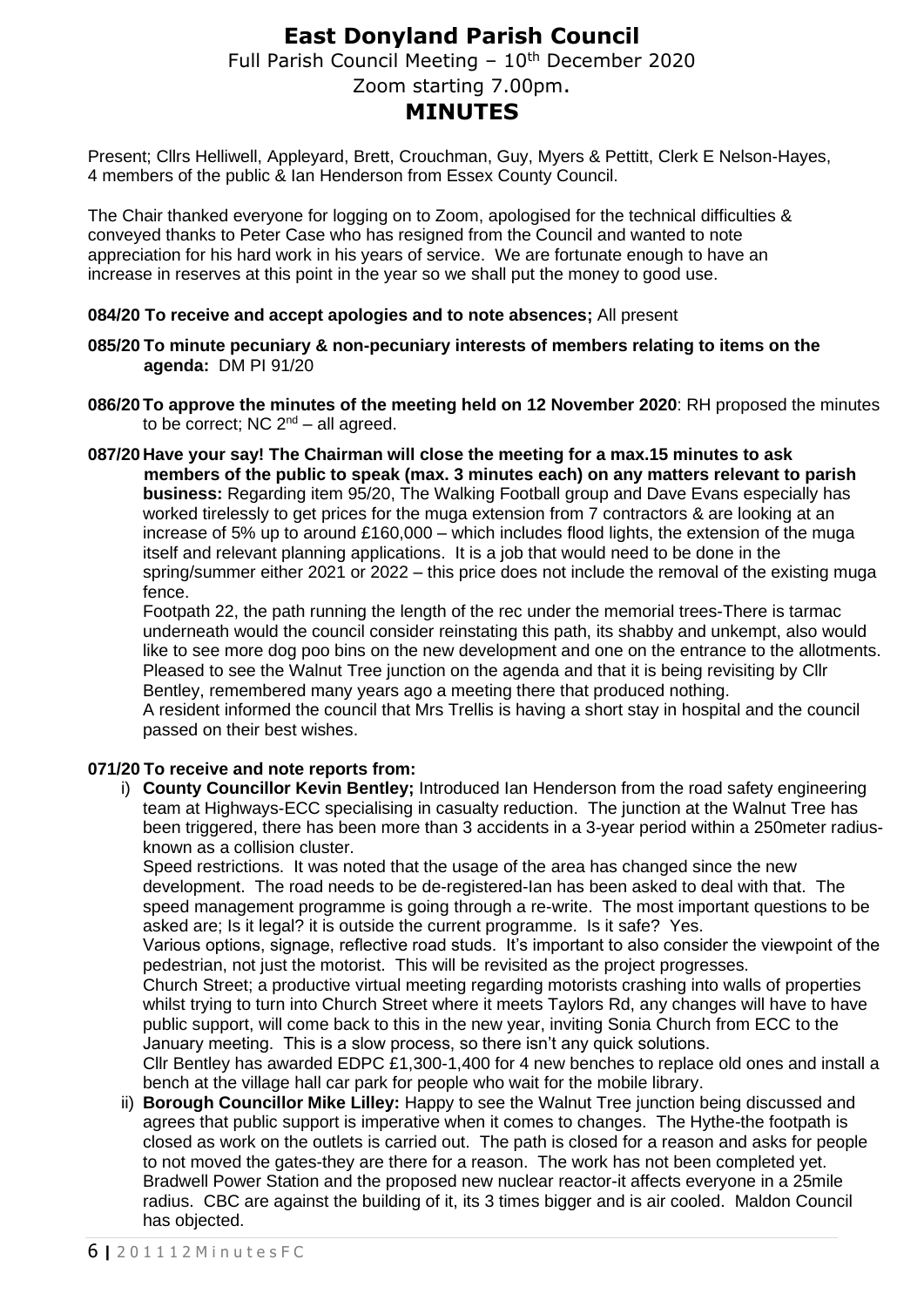## **East Donyland Parish Council**

Full Parish Council Meeting  $-10^{th}$  December 2020

### Zoom starting 7.00pm.

## **MINUTES**

COVID-19 We know that ECC wanted to go into Tier 1, 12 pubs were caught out, one party with 100 students attending, also places showing the boxing. Each district should be marked on its own figures. Basildon has a high rate with schools closing.

Colchester has 10,000 vaccines working their way through the criteria for being eligible. Once those vaccines have been used Colchester have to apply for more. Under 18's will be last. It is predicted that our area will go back to tier 3 in the New Year with a massive lockdown, CBC has lost £8million.

Circulate the Police survey and respond *– Action-The Clerk*

- iii) **The Clerk:** Noted.
- **089/20To agree to have temporary width restrictions at the top of Church Street in a bid to protect the properties being damaged by vehicles turning from Taylors Road.** – This item was covered during Cllr Bentley's report, this will be discussed again as a solution is found.
- **090/20To hear possible new safety measures at the Walnut Tree, Weir Lane & Fingringhoe Road junction from County Councillor Kevin Bentley.** Again, this item was covered in his report with an informative presentation by Ian Henderson. This will be revisited as the project progresses.
- **091/20 To agree the payments list already checked by Cllrs Appleyard & Heiliwell***: DM left the*  meeting, RH proposed & NC 2<sup>nd</sup> the payments to be correct – agreed – Action the Clerk DM *returned to the meeting.*
- **092/20 To note the draft minutes and new members of committee from the Finance & Personnel Committee on 12th November**. AA explained that the training budget is being increased & this will be looked at in more detail at the next F&P meeting.
- **093/20 To review & agree the updated policy for Lone Worker & review the Climate & Ecology Crisis Policy Statement.** Monitor the Climate & Ecology statement regarding carbon emissions, to be on the Council's radar. No changes to each. – All agreed. Update review date & publish*– Action the Clerk*
- **094/20 To agree the proposal to plant new trees in the burial ground at a cost not exceeding £300**  A lot of hard work has gone into clearing, tidying and improving the burial ground by Councillors and volunteers over the last few months, some trees had to be removed from the area as they were growing in appropriate places or were becoming fragile and old. These could be replaced, in line with the Council's efforts to improve their environmental position. RH proposed spending a maximum of £300 to replace the felled trees, AA  $2^{nd}$  – all agreed
- **095/12 To receive a monthly update from Colchester borough Council regarding S106 monies;**  S106 monies outstanding is £156,000 which was agreed to purchase allotment land, install a kayak store, construct a climbing wall and improvement to sports & playing fields – amongst many other ideas. If any of these projects were to be changed all parties would have to meet to agree the changes and update a legal document. It was noted that the area of Middlewick development

would not be near the current location of the allotments. Cllr Lilley will speak to the planning department regarding the Muga if the working party could

send over drawings and designs.

#### **096/20 To deal with matters arising from the previous Council minutes not dealt with elsewhere in this agenda (***refer attached Action List)***:** Noted. To be updated - *Action the Clerk*

- **097/20 To discuss planning applications and note decision papers as listed (***refer attached***):**
	- i) Planning application 202619, 4 Berkeley Gardens, proposed garage conversion & swimming pool.
	- ii) Planning application 202467, 19 Taylors Rd, freestanding garden room